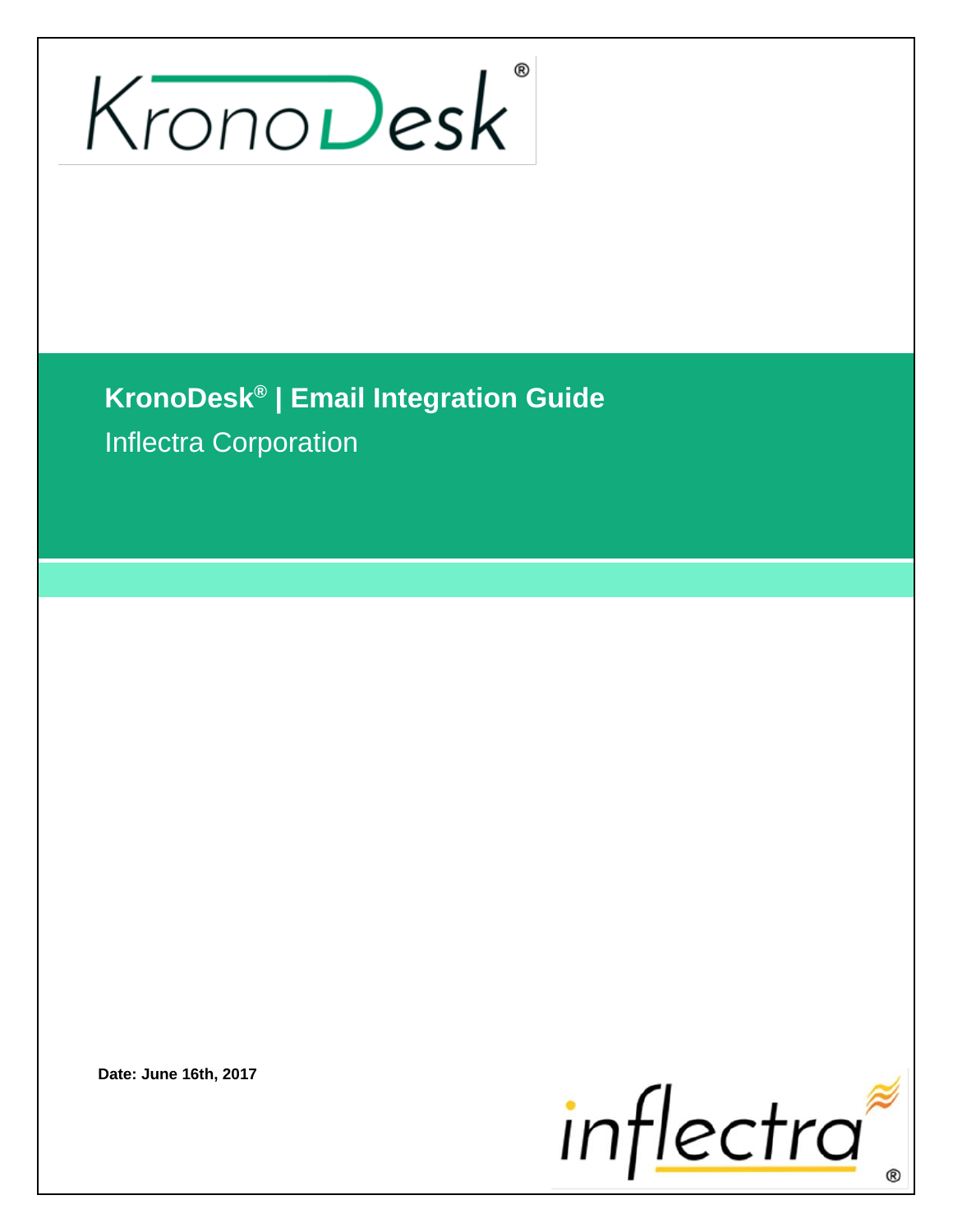### **Contents**

| 1. Introduction                                       |    |  |
|-------------------------------------------------------|----|--|
| 2. Installing the Email Integration<br><b>Service</b> | 2  |  |
| 3. Configuring the Email Integration                  |    |  |
| <b>Service</b>                                        | 4  |  |
| 3.1. Connecting to the KronoDesk<br>Server            | 4  |  |
| 3.2. Connecting to the POP3 Mail<br>Server            | 6  |  |
| 3.3. Configuring the Advanced<br>Settings             | 7  |  |
| 4. Using the Email Integration Service                |    |  |
| with KronoDesk                                        | 10 |  |
| <b>Legal Notices</b>                                  | 11 |  |

# <span id="page-1-0"></span>**1. Introduction**

KronoDesk® is an integrated customer support system that includes help desk ticketing, customer support forums and an online knowledge base in a single user interface.

KronoDesk® includes a powerful and flexible help desk ticketing system that can be quickly and easily tailored to meet your support needs. With support for custom fields and workflows you can create different support processes for your different products.

KronoDesk® provides a knowledge base and online support forums. making your customers more self-sufficient with routine issues so that your support personnel can focus their time on the critical issues and complex enquiries.

This guide describes how to setup the integration between KronoDesk and your company's email system so that support emails can be processed by KronoDesk and automatically converted into either new help desk tickets or replies to existing help desk tickets.

For information on how to use the features of KronoDesk®, please refer to the *KronoDesk*® *User Manual* instead.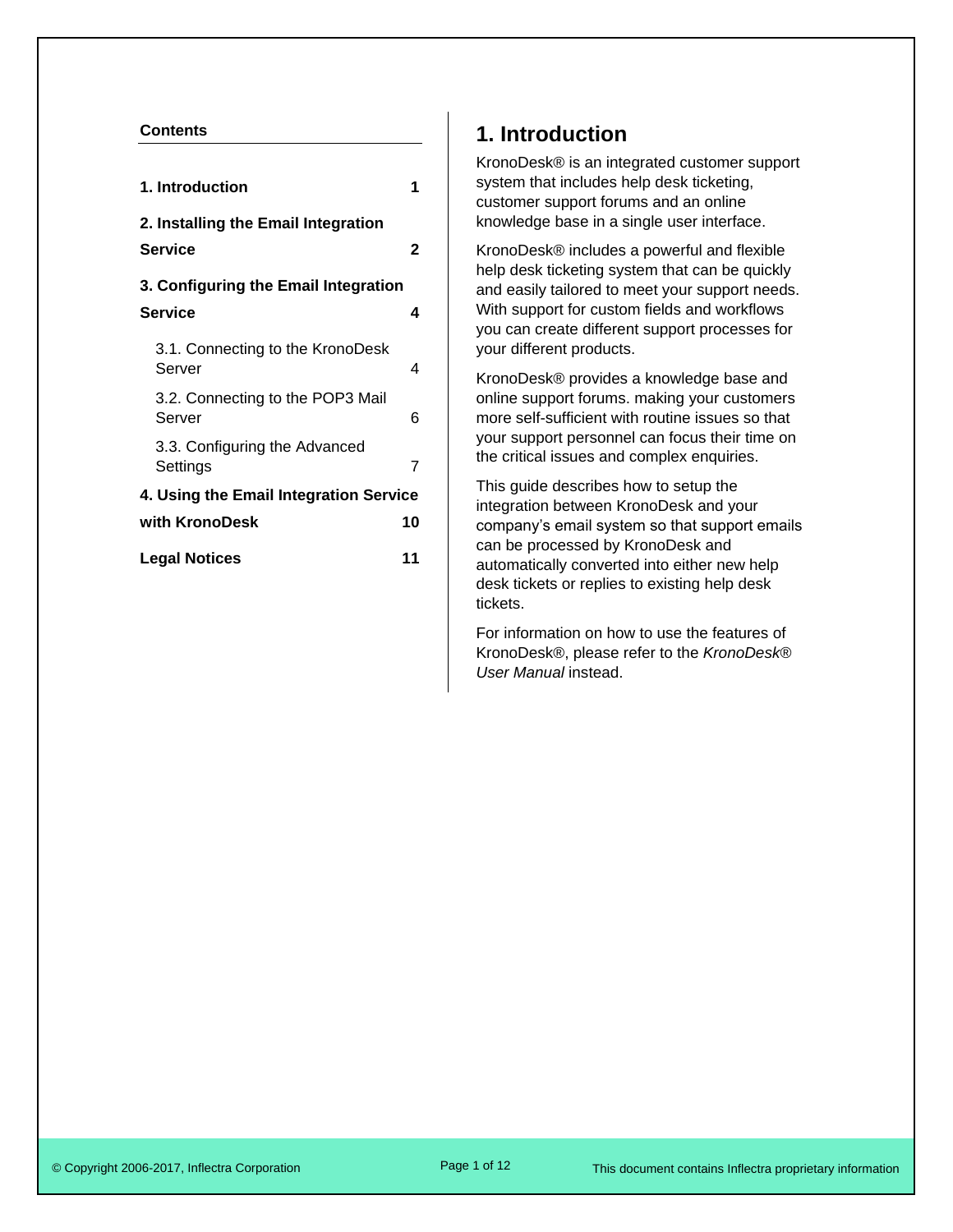# <span id="page-2-0"></span>**2. Installing the Email Integration Service**

This section outlines how to install the KronoDesk email integration service onto your environment. Depending on your environment you can install the email integration service on:

- 1. Your KronoDesk application server
- 2. Your corporate mail server
- 3. A separate workstation that can connect to both KronoDesk and your mail server

If your KronoDesk installation is installed on-premise, then you can use options (1), (2) or (3), if your KronoDesk installation is hosted by Inflectra as a Software as a Service (SaaS) subscription then you'd need to use either option (2) or (3).

Once you have downloaded the KronoDesk email integration installation package (InflectraEmailIntegration.msi) from the Inflectra website you should download it onto the appropriate computer and double-click on it to run the Windows installer package:

|                               | х<br>al m<br>Inflectra Email Integration for KronoDesk and SpiraTeam Setup                                                                                               |  |
|-------------------------------|--------------------------------------------------------------------------------------------------------------------------------------------------------------------------|--|
|                               | Welcome to the Inflectra Email<br>Integration for KronoDesk and<br>SpiraTeam Setup Wizard                                                                                |  |
|                               | The Setup Wizard will install Inflectra Email Integration for<br>KronoDesk and SpiraTeam on your computer. Click Next to<br>continue or Cancel to exit the Setup Wizard. |  |
|                               |                                                                                                                                                                          |  |
|                               | <i>inflectra</i>                                                                                                                                                         |  |
| Cancel<br>Next<br><b>Back</b> |                                                                                                                                                                          |  |

You should click on the "Next" button, read the End User License Agreement, check the box that you agree with its terms and then click the "Next" button. This brings up the installation location page:

|                           | Inflectra Email Integration for KronoDesk and SpiraTeam Setup                  |             |      |        |
|---------------------------|--------------------------------------------------------------------------------|-------------|------|--------|
| <b>Destination Folder</b> | Click Next to install to the default folder or click Change to choose another. |             |      |        |
|                           | Install Inflectra Email Integration for KronoDesk and SpiraTeam to:            |             |      |        |
| Change                    | C:\Program Files (x86)\Inflectra\Email Integration\                            |             |      |        |
|                           |                                                                                |             |      |        |
|                           |                                                                                | <b>Back</b> | Next | Cancel |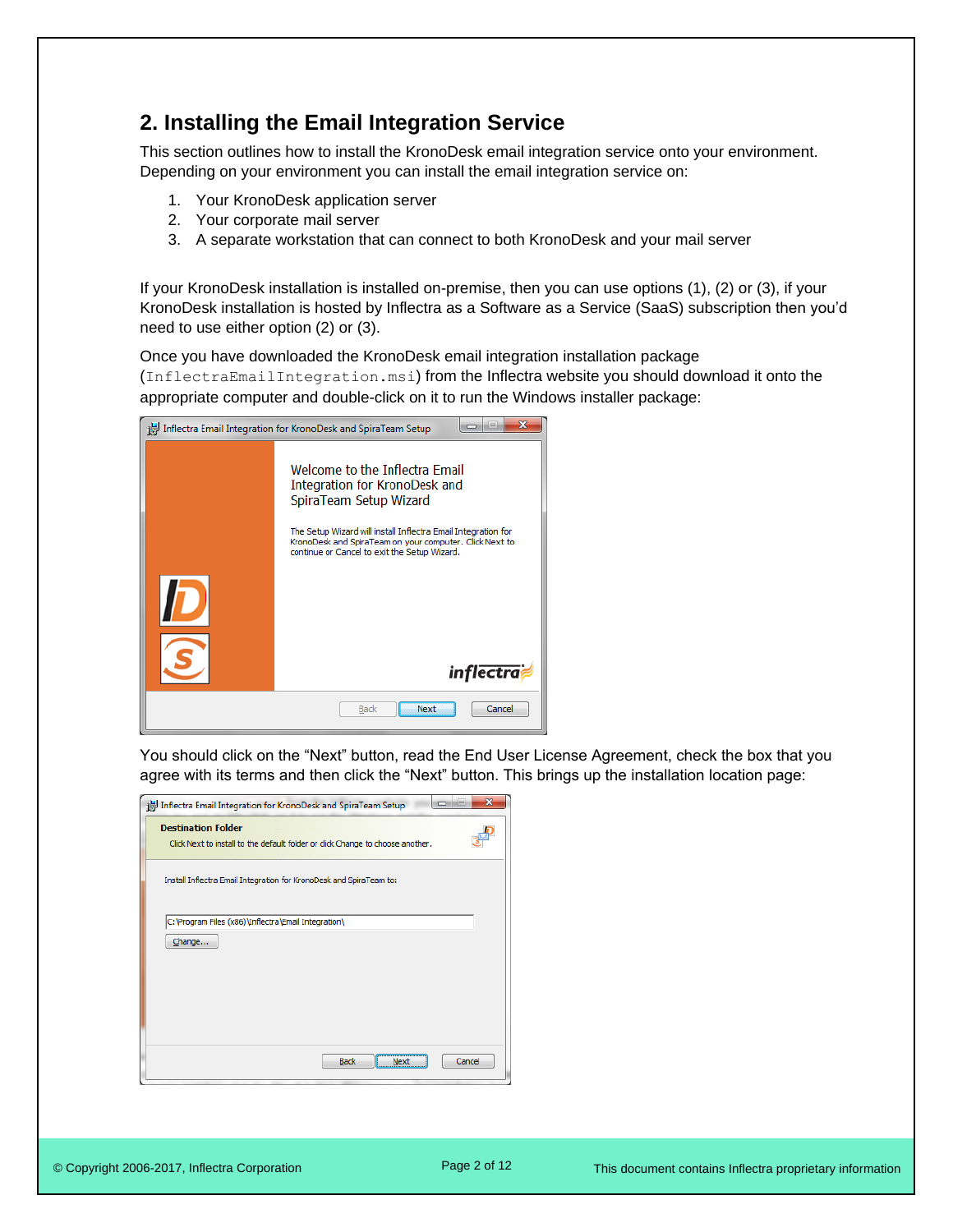You should choose the appropriate place to install the email integration service and then click "Next". On the next screen click the "Install" button and it will complete the software installation.

Once the installation has completed, you will see the following new service listed in the Control Panel > Administrative Tools > Windows Services section:

| <b>Services</b>               |                                                                                                                                                                                                                              |                                                                                                                                                                                                                                                                                                                                                                               |                                                                                                                                                       |                    |                                                                                                                  | $\circ$ $\circ$ $x$                                                                                                                                                   |  |
|-------------------------------|------------------------------------------------------------------------------------------------------------------------------------------------------------------------------------------------------------------------------|-------------------------------------------------------------------------------------------------------------------------------------------------------------------------------------------------------------------------------------------------------------------------------------------------------------------------------------------------------------------------------|-------------------------------------------------------------------------------------------------------------------------------------------------------|--------------------|------------------------------------------------------------------------------------------------------------------|-----------------------------------------------------------------------------------------------------------------------------------------------------------------------|--|
| <b>Eile</b><br>Action<br>View | Help                                                                                                                                                                                                                         |                                                                                                                                                                                                                                                                                                                                                                               |                                                                                                                                                       |                    |                                                                                                                  |                                                                                                                                                                       |  |
|                               | 2<br><b>ID</b>                                                                                                                                                                                                               |                                                                                                                                                                                                                                                                                                                                                                               |                                                                                                                                                       |                    |                                                                                                                  |                                                                                                                                                                       |  |
| Services (Local)              | Services (Local)<br>o                                                                                                                                                                                                        |                                                                                                                                                                                                                                                                                                                                                                               |                                                                                                                                                       |                    |                                                                                                                  |                                                                                                                                                                       |  |
|                               | <b>Inflectra Email Integration Service</b>                                                                                                                                                                                   | Name                                                                                                                                                                                                                                                                                                                                                                          | Description                                                                                                                                           | <b>Status</b>      | Startup Type                                                                                                     | Log On As                                                                                                                                                             |  |
|                               | Stop the service<br>Pause the service<br>Restart the service<br>Description:<br>Background service that polls<br>configured email accounts for new<br>items and then loads them into<br>instances of KronoDesk or SpiraTeam. | C. Encrypting File System (EFS)<br>C. Extensible Authentication Protocol<br>Ch Fax<br>C. Function Discovery Provider Host<br>C. Function Discovery Resource Pu<br><b>C</b> , Group Policy Client<br>C. Health Key and Certificate Mana<br>C. HomeGroup Listener<br>C. HomeGroup Provider<br>C. Human Interface Device Access<br>C. IKE and AuthIP IPsec Keying Mod The IKEEXT | Provides th<br>The Extensi<br>Enables you<br>The FDPHO<br>Publishes th<br>The service<br>Provides X.5<br>Makes local<br>Performs ne<br>Enables gen    | Started<br>Started | Manual<br>Manual<br>Manual<br>Manual<br>Automatic<br>Automatic<br>Manual<br>Manual<br>Manual<br>Manual<br>Manual | Local Syste<br>Local Syste<br>Network S<br>Local Service<br>Local Service<br>Local Syste<br>Local Syste<br>Local Syste<br>Local Service<br>Local Syste<br>Local Syste |  |
|                               |                                                                                                                                                                                                                              | <b>Calinflectra Email Integration Service</b><br>Cl. Interactive Services Detection<br>C. Internet Connection Sharing (ICS)<br><b>O.</b> IP Helper<br>C. IPsec Policy Agent<br>C. KtmRm for Distributed Transacti<br>C. Link-Layer Topology Discovery<br>C. Media Center Extender Service<br>Microsoft .NET Framework NGE<br>Microsoft .NET Framework NGE                     | Background Started<br>Enables use<br>Provides ne<br>Provides tu<br>Internet Pro<br>Coordinates<br>Creates a N<br>Allows Med<br>Microsoft<br>Microsoft | Started            | Automatic<br>Manual<br>Disabled<br>Automatic<br>Manual<br>Manual<br>Manual<br>Disabled<br>Disabled<br>Disabled   | Local Syste<br>Local Syste<br>Local Syste<br>Local Syste<br>Network S<br>Network S<br>Local Service<br>Local Service<br>Local Syste<br>Local Syste                    |  |
|                               | Extended / Standard                                                                                                                                                                                                          |                                                                                                                                                                                                                                                                                                                                                                               |                                                                                                                                                       |                    |                                                                                                                  |                                                                                                                                                                       |  |

The service should be listed to run in Automatic mode and should already be started.

Note: This email integration service is able to integrate with both SpiraTeam and KronoDesk from Inflectra, however the focus of this guide is the integration with KronoDesk only.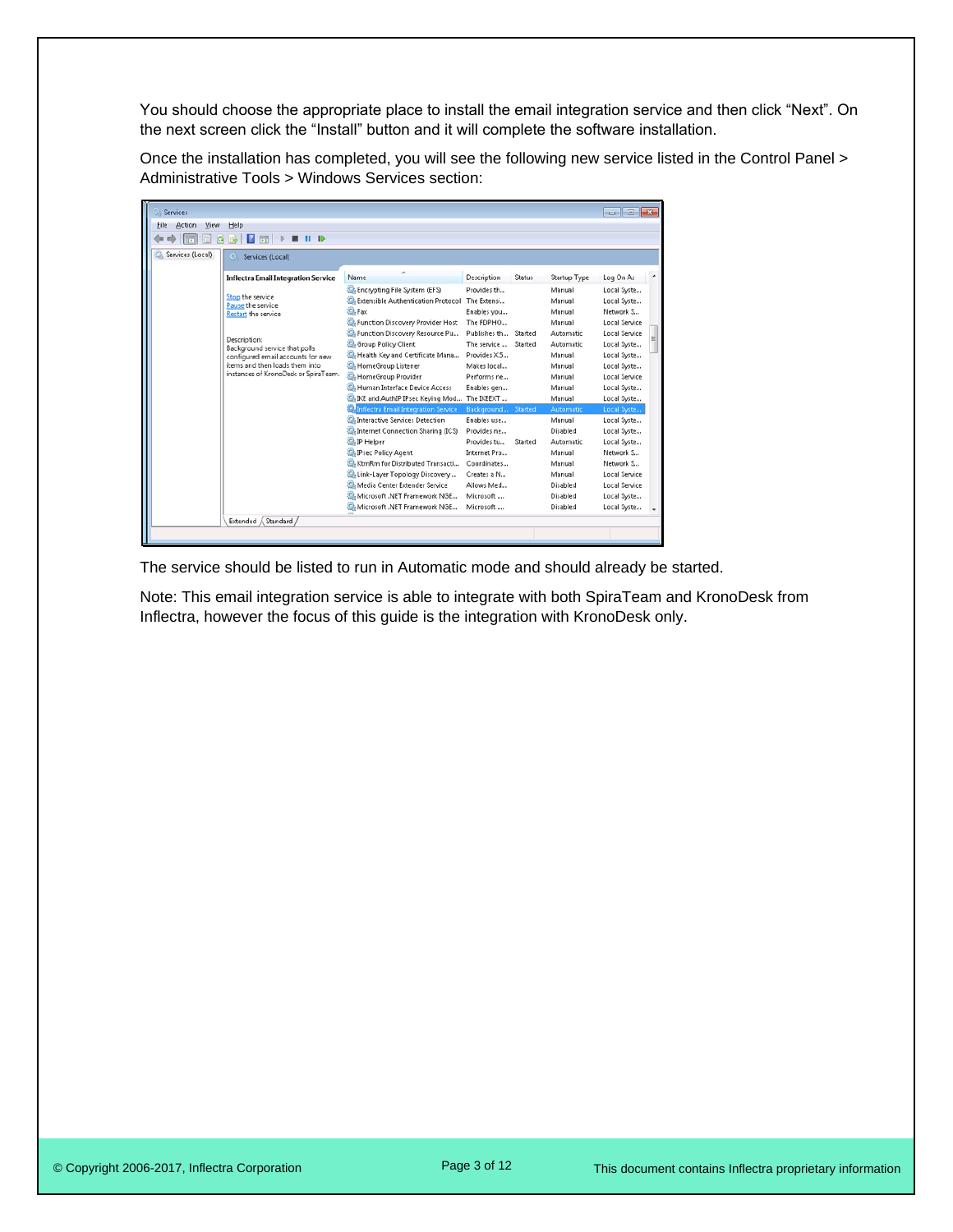# <span id="page-4-0"></span>**3. Configuring the Email Integration Service**

Once you have completed the installation, you can configure the email integration service by going to Start > Program Files > Inflectra SpiraTeam > Tools > Email Integration which will bring up the management interface.

| ⊽                 | Inflectra   Emailing Polling System for KronoDesk and SpiraTeam | $\overline{\mathbf{x}}$<br>$\overline{\phantom{a}}$ |
|-------------------|-----------------------------------------------------------------|-----------------------------------------------------|
|                   | Application Servers   POP3 Accounts   Advanced Settings         |                                                     |
| Servers:          |                                                                 | ×<br>♣<br>u                                         |
| Server Type:      | SpiraTeam <sup>O</sup> KronoDesk                                |                                                     |
| Server URL:       | http:// $-$                                                     | /Account/Login.aspx<br>Test                         |
| Account Login:    |                                                                 |                                                     |
| Account Password: |                                                                 |                                                     |
|                   |                                                                 |                                                     |
|                   |                                                                 | $Next$ $>$                                          |
| Close             |                                                                 | Save                                                |

### <span id="page-4-1"></span>*3.1. Connecting to the KronoDesk Server*

The first tab lets you specify the KronoDesk instances that the email integration service will connect to. To add a new KronoDesk server, click on the green Add (+) icon to switch the screen to allow you to enter a new KronoDesk server:

|                | Inflectra   Emailing Polling System for KronoDesk and SpiraTeam | $\overline{\mathbf{x}}$<br>-- 0 |
|----------------|-----------------------------------------------------------------|---------------------------------|
|                | Application Servers   POP3 Accounts  <br>Advanced Settings      |                                 |
| Servers:       | <b>D</b> http://servername                                      | ×<br>♣                          |
|                |                                                                 |                                 |
|                |                                                                 | u                               |
| Server Type:   | SpiraTeam <sup>O</sup> KronoDesk                                |                                 |
| Server URL:    | http:// vm-win7/kronodesk                                       | /Account/Login.aspx<br>Test     |
| Account Login: | administrator                                                   |                                 |
|                | Account Password: ************                                  |                                 |
|                |                                                                 |                                 |
|                |                                                                 |                                 |
|                |                                                                 |                                 |
|                |                                                                 |                                 |
|                |                                                                 |                                 |
|                |                                                                 |                                 |
|                |                                                                 |                                 |
|                |                                                                 | Next                            |
| Close          |                                                                 | Save                            |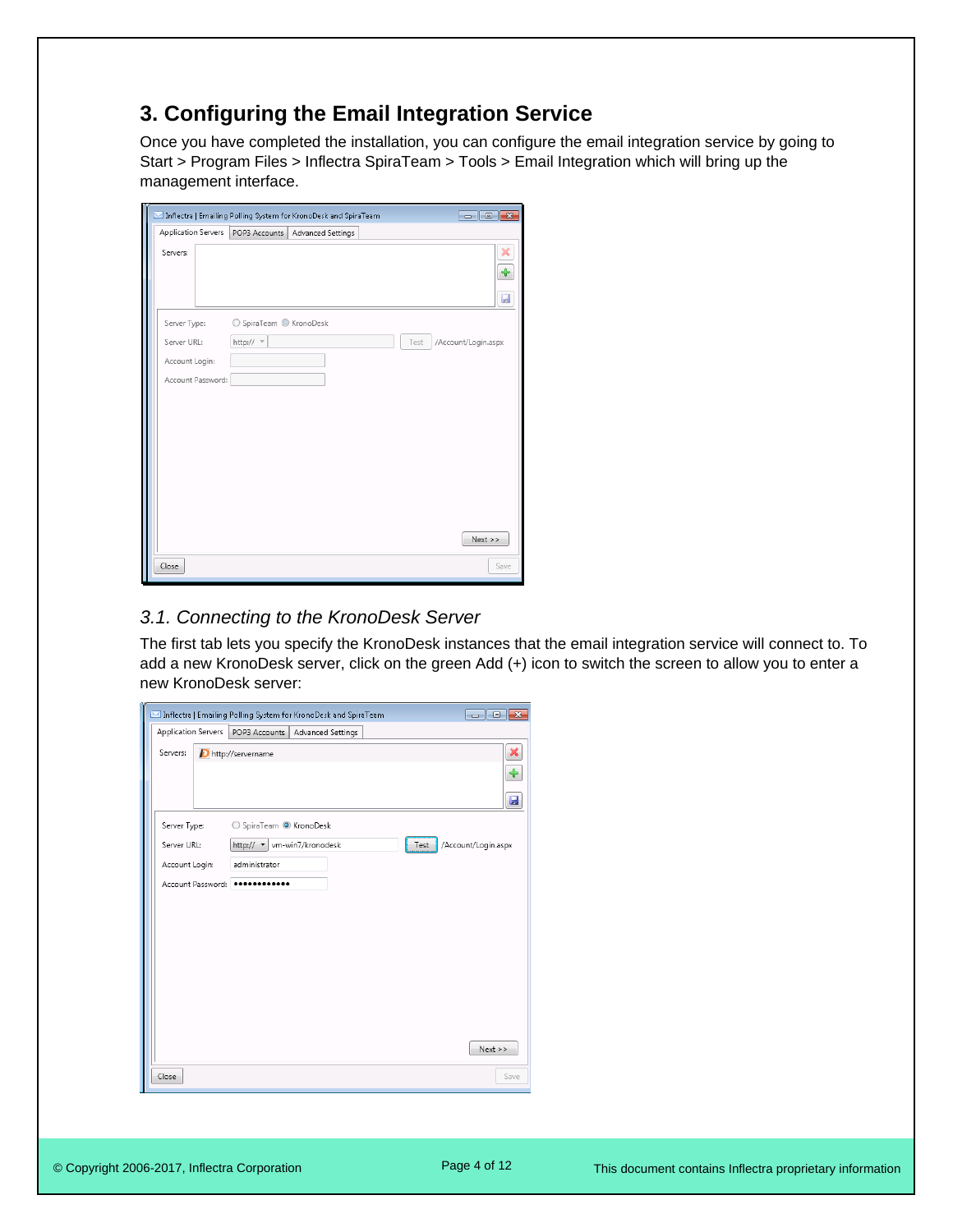You need to enter the following information:

- **Server URL -** The URL to KronoDesk server
- **Account Login -** The account login that will be used to connect to KronoDesk. It needs to be a user with the "administrator" role.
- **Account Password -** This is the password for the account

Click the "Test" button to verify the connection. Once it has passed, click the Save icon to save the new KronoDesk server information.

To modify an existing KronoDesk server instance, just click on its name in the server list. To delete a server, select its name in the server list and click the Delete icon (X).

Once you have entered all the KronoDesk instances that you will be connecting to, click the "Next" button to move to the next tab and configure the mail server integration.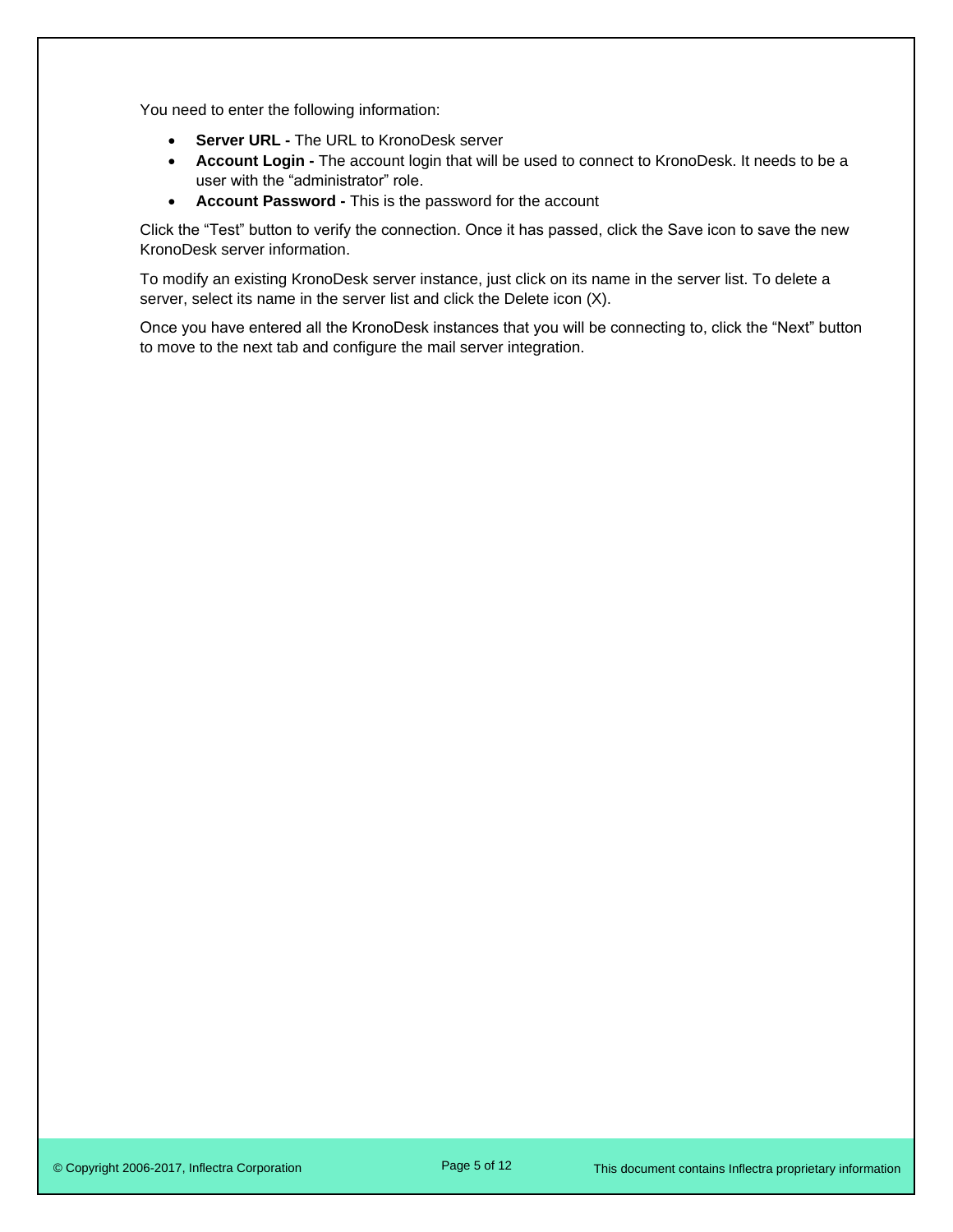### <span id="page-6-0"></span>*3.2. Connecting to the POP3 Mail Server*

The "POP3 Accounts" tab displays a list of all the configured mail servers:

|                      |                |               | Inflectra   Emailing Polling System for KronoDesk and SpiraTeam * |                                                                                   | $\begin{array}{c c c c c c} \hline \multicolumn{3}{c }{\mathbf{C}} & \multicolumn{3}{c }{\mathbf{R}} \end{array}$ |
|----------------------|----------------|---------------|-------------------------------------------------------------------|-----------------------------------------------------------------------------------|-------------------------------------------------------------------------------------------------------------------|
| Application Servers  |                | POP3 Accounts | Advanced Settings                                                 |                                                                                   |                                                                                                                   |
| Accounts:            |                |               |                                                                   |                                                                                   | ×<br>H                                                                                                            |
|                      |                |               |                                                                   |                                                                                   | u                                                                                                                 |
|                      | Account Email: |               |                                                                   |                                                                                   |                                                                                                                   |
|                      | Mail Server:   |               |                                                                   |                                                                                   |                                                                                                                   |
|                      | Port:          |               |                                                                   |                                                                                   |                                                                                                                   |
|                      | Use SSL?       |               |                                                                   |                                                                                   |                                                                                                                   |
|                      | Login:         |               |                                                                   |                                                                                   |                                                                                                                   |
|                      | Password:      |               |                                                                   |                                                                                   |                                                                                                                   |
|                      |                |               |                                                                   | Remove Messages?   (Selecting this will delete the emails from the mail server)   |                                                                                                                   |
|                      |                |               |                                                                   | Attach Message?   (Selecting this will attach the original email to the artifact) |                                                                                                                   |
| Application Server   |                |               |                                                                   |                                                                                   |                                                                                                                   |
|                      |                |               |                                                                   |                                                                                   |                                                                                                                   |
| RegEx Match Content: |                |               |                                                                   |                                                                                   |                                                                                                                   |
| Close                |                |               |                                                                   |                                                                                   | Save                                                                                                              |

Initially it will be empty, so just click the Add (+) icon to add a new mail server:

|                                                  | Inflectra   Emailing Polling System for KronoDesk and SpiraTeam *<br>- 0          |  |  |  |
|--------------------------------------------------|-----------------------------------------------------------------------------------|--|--|--|
| Application Servers                              | POP3 Accounts<br>Advanced Settings                                                |  |  |  |
| Accounts:                                        | ×<br>Inewserver.local:1101<br>♣                                                   |  |  |  |
|                                                  | Ы                                                                                 |  |  |  |
|                                                  | Account Email:<br>support@mycompany.com                                           |  |  |  |
|                                                  | Mail Server:<br>mail.mycompany.com                                                |  |  |  |
|                                                  | Port:<br>110                                                                      |  |  |  |
|                                                  | Use SSL?                                                                          |  |  |  |
|                                                  | support@mycompany.com<br>Login:                                                   |  |  |  |
|                                                  | Password:<br>                                                                     |  |  |  |
|                                                  | Remove Messages? V (Selecting this will delete the emails from the mail server)   |  |  |  |
|                                                  | Attach Message?   (Selecting this will attach the original email to the artifact) |  |  |  |
|                                                  | Application Server<br>http://vm-win7/kronodesk                                    |  |  |  |
| Book Inventory System [PR:2]<br>Default Product: |                                                                                   |  |  |  |
| RegEx Match Content:                             |                                                                                   |  |  |  |
|                                                  |                                                                                   |  |  |  |
| Close                                            | Save                                                                              |  |  |  |

You need to enter the following information:

- **Account Email –** This should be the email address that will be polled for new support emails.
- **Mail Server –** This should be the fully-qualified name or IP address of your POP3 mail server.
- **Port –** This is the port that your mail server expects incoming POP3 requests to use. The default for unencrypted POP3 requests is 110 and the default for SSL encrypted POP3 requests is 995.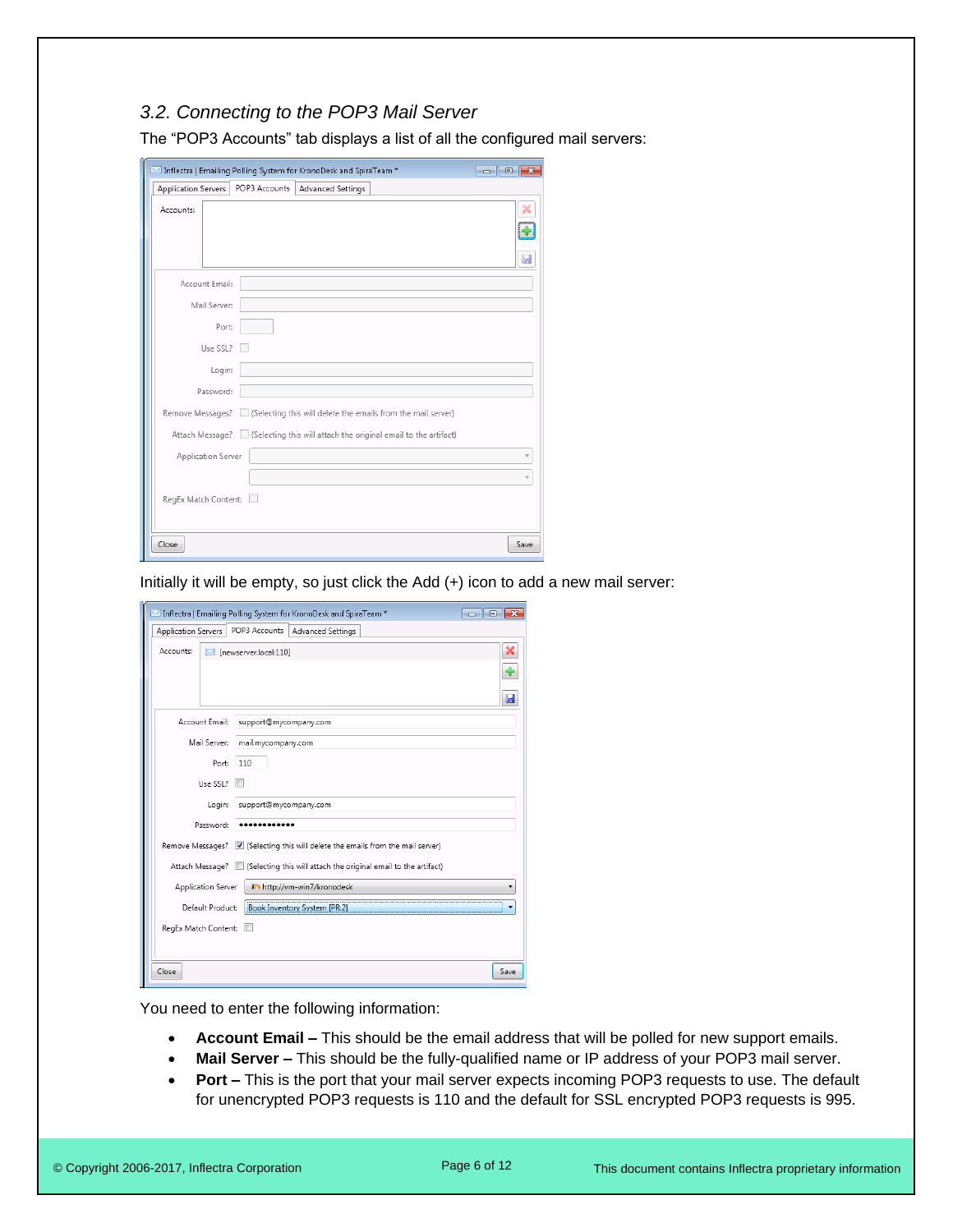- **Use SSL –** You should check this option if your mail server requires a secure SSL connection.
- **Login/Password –** You should enter the login/password for the mail server that allows reading of inbound messages for the email address specified above.
- **Remove Messages –** Checking this option will make the email integration service remove the email messages from in the Inbox of the user's email account. We recommend leaving this unchecked when first using the service. Once you are happy that the integration is correctly handling spam and not ignoring correct messages, you can check this option to prevent the email inbox getting too large.
- **Attach Message –** Checking this option will attach the original email message to the new help desk ticket created in KronoDesk as well as populating the ticket with the contents of the message. This is useful when debugging a new installation but typically would be unchecked during normal operation.
- **Application Server –** You should specify the instance of KronoDesk that this email account will be linked to.
- **Default Product** KronoDesk requires that all new help desk tickets be submitted with a selected product. If the inbound emails have a product name specified in one of the email headers it will be automatically routed to the correct product. In other cases, the system will route the new help desk ticket to the default product chosen in this setting.
- **RegEx Match Content** Checking this option will allow the email integration service to do a name match in the body of the email for possible product names instead of just relying on the "default product". For example if your email contains "Product1" in the message text it will be routed to Product1 in KronoDesk.

## <span id="page-7-0"></span>*3.3. Configuring the Advanced Settings*

Once you have finished configuring the KronoDesk server instances and POP3 mail accounts, you can click on the "Advanced Settings" tab to setup special rules that prevent emails from specific accounts being processed as well as allow the email integration service to look for special mail headers and subject tokens that might indicate bulk / spam messages that should be ignored.

| Inflectra   Emailing Polling System for KronoDesk and SpiraTeam *                                   | $\Box$                                                                                                                                                                                                      | E    |
|-----------------------------------------------------------------------------------------------------|-------------------------------------------------------------------------------------------------------------------------------------------------------------------------------------------------------------|------|
| POP3 Accounts<br>Application Servers                                                                | Advanced Settings                                                                                                                                                                                           |      |
| Enable Trace Logging:                                                                               |                                                                                                                                                                                                             |      |
| Minutes between polls: 10                                                                           |                                                                                                                                                                                                             |      |
| Ignore Addresses   Ignore Headers   Ignore Keywords                                                 |                                                                                                                                                                                                             |      |
| email addresses will be matched.<br>This covers all polling email accounts and application servers. | Any messages coming from an email address listed below will be ignored. They will not be imported<br>and they will not be deleted from the POP server. Wildcard or partial entries will not work, only full |      |
| Add Email Address:                                                                                  |                                                                                                                                                                                                             | ⊕    |
|                                                                                                     | postmaster@mycompany.com<br>spam@mycompany.com                                                                                                                                                              |      |
|                                                                                                     |                                                                                                                                                                                                             |      |
|                                                                                                     |                                                                                                                                                                                                             |      |
|                                                                                                     |                                                                                                                                                                                                             |      |
|                                                                                                     |                                                                                                                                                                                                             |      |
|                                                                                                     |                                                                                                                                                                                                             |      |
|                                                                                                     |                                                                                                                                                                                                             |      |
|                                                                                                     |                                                                                                                                                                                                             |      |
|                                                                                                     |                                                                                                                                                                                                             |      |
|                                                                                                     |                                                                                                                                                                                                             |      |
|                                                                                                     |                                                                                                                                                                                                             |      |
| Close                                                                                               |                                                                                                                                                                                                             | Save |

You can configure the following settings: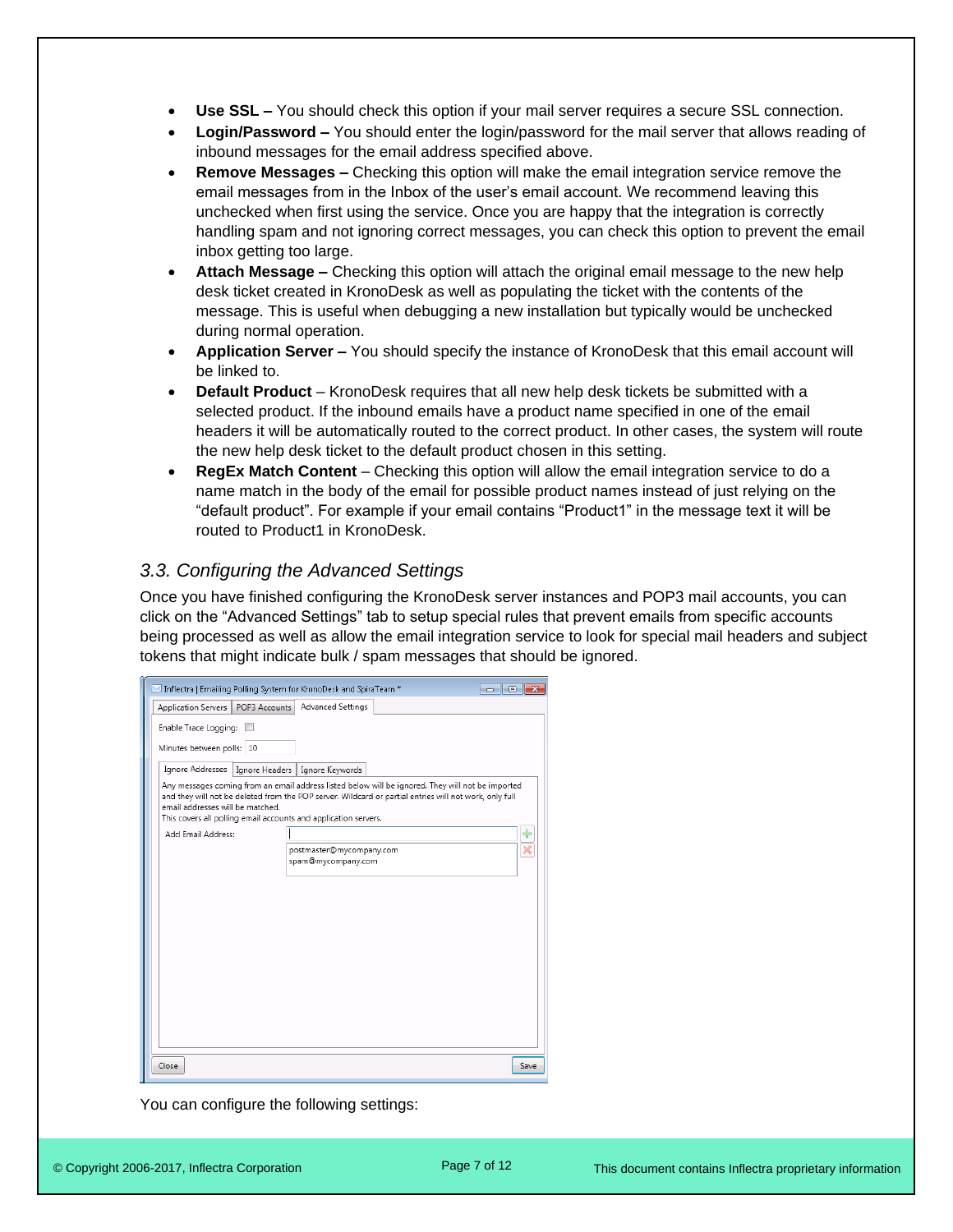- **Enable Trace Logging –** When this option is checked, the email integration service will log information messages to the Windows Application Event Log on the machine running the integration service. This is useful when first deploying the system or when you are encountering issues and Inflectra support personnel have asked you switch on trace logging to aid in support. For normal use we recommend turning this setting off to avoid too many messages being logged in the Event Log.
- **Minutes Between Polls –** This setting specifies the interval (in minutes) between each time the email integration service attempts to retrieve new email messages from the email server.
- **Ignore Addresses –** In this section you can add a list of any email addresses that you want to ignore and not use for creating new KronoDesk help desk tickets. If there are any known senders or internal email accounts, you should add them in this section.

In addition, there are two other sub-tabs to the Advanced Settings tab that provide configuration options:

| Inflectra   Emailing Polling System for KronoDesk and SpiraTeam * |                                                                 |                                                                                                                                                                                                                                                                                                                   | 同<br>-- |
|-------------------------------------------------------------------|-----------------------------------------------------------------|-------------------------------------------------------------------------------------------------------------------------------------------------------------------------------------------------------------------------------------------------------------------------------------------------------------------|---------|
| Application Servers   POP3 Accounts                               | Advanced Settings                                               |                                                                                                                                                                                                                                                                                                                   |         |
| Enable Trace Logging:                                             |                                                                 |                                                                                                                                                                                                                                                                                                                   |         |
| Minutes between polls: 10                                         |                                                                 |                                                                                                                                                                                                                                                                                                                   |         |
| Ignore Addresses   Ignore Headers   Ignore Keywords               |                                                                 |                                                                                                                                                                                                                                                                                                                   |         |
| Do not put the colon, only the header name/text.                  | This covers all polling email accounts and application servers. | Any messages that contain a header listed below will be ignored. They will not be imported and not<br>deleted from the POP server. Wildcard or partial entries will not work, only full headers will be matched.<br>Note: The content of the header will not matter. This only checks for presence of the header. |         |
| Add Email Header:                                                 |                                                                 |                                                                                                                                                                                                                                                                                                                   | ÷       |
|                                                                   | SPAM-LOW                                                        |                                                                                                                                                                                                                                                                                                                   |         |
|                                                                   |                                                                 |                                                                                                                                                                                                                                                                                                                   |         |
|                                                                   |                                                                 |                                                                                                                                                                                                                                                                                                                   |         |
|                                                                   |                                                                 |                                                                                                                                                                                                                                                                                                                   |         |
|                                                                   |                                                                 |                                                                                                                                                                                                                                                                                                                   |         |
|                                                                   |                                                                 |                                                                                                                                                                                                                                                                                                                   |         |
|                                                                   |                                                                 |                                                                                                                                                                                                                                                                                                                   |         |
|                                                                   |                                                                 |                                                                                                                                                                                                                                                                                                                   |         |
|                                                                   |                                                                 |                                                                                                                                                                                                                                                                                                                   |         |
|                                                                   |                                                                 |                                                                                                                                                                                                                                                                                                                   |         |
| Close                                                             |                                                                 |                                                                                                                                                                                                                                                                                                                   | Save    |
|                                                                   |                                                                 |                                                                                                                                                                                                                                                                                                                   |         |

The "Ignore Headers" section allows you to specify any email message headers that if present in an email message will be ignored by the email integration service.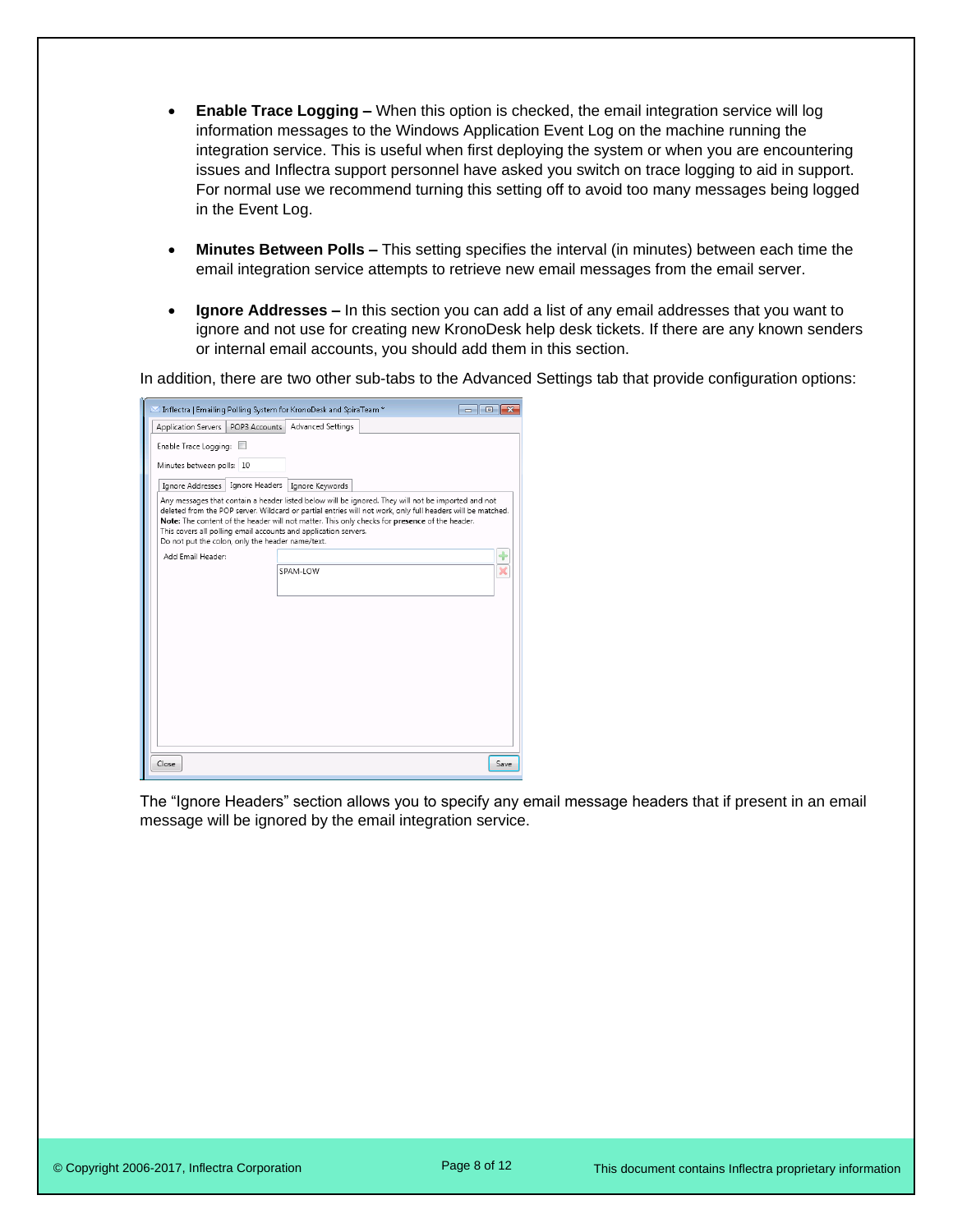| Inflectra   Emailing Polling System for KronoDesk and SpiraTeam *                                                                                               | - -<br>$\overline{\mathbf{x}}$                                                                        |
|-----------------------------------------------------------------------------------------------------------------------------------------------------------------|-------------------------------------------------------------------------------------------------------|
| Application Servers   POP3 Accounts                                                                                                                             | Advanced Settings                                                                                     |
| Enable Trace Logging:                                                                                                                                           |                                                                                                       |
| Minutes between polls: 10                                                                                                                                       |                                                                                                       |
| Ignore Headers   Ignore Keywords<br>Ignore Addresses                                                                                                            |                                                                                                       |
| text, etc) - will be ignored. They will not be imported and not deleted from the POP server.<br>This covers all polling email accounts and application servers. | Any messages that contain one or more of the words below - in any version of the message (html, plain |
| Add Keyword:                                                                                                                                                    | ♣                                                                                                     |
| SPAM-HIGH                                                                                                                                                       | ×                                                                                                     |
|                                                                                                                                                                 |                                                                                                       |
|                                                                                                                                                                 |                                                                                                       |
|                                                                                                                                                                 |                                                                                                       |
|                                                                                                                                                                 |                                                                                                       |
|                                                                                                                                                                 |                                                                                                       |
|                                                                                                                                                                 |                                                                                                       |
|                                                                                                                                                                 |                                                                                                       |
|                                                                                                                                                                 |                                                                                                       |
|                                                                                                                                                                 |                                                                                                       |
|                                                                                                                                                                 |                                                                                                       |
|                                                                                                                                                                 |                                                                                                       |
| Close                                                                                                                                                           | Save                                                                                                  |

The "Ignore Keywords" section allows you to specify any keywords that if present in the subject-line or body of an email message will be ignored by the email integration service. Some mail servers that have built-in SPAM detection systems will automatically add SPAM-HIGH, SPAM-MEDIUM, SPAM-LOW to the subject line (for example).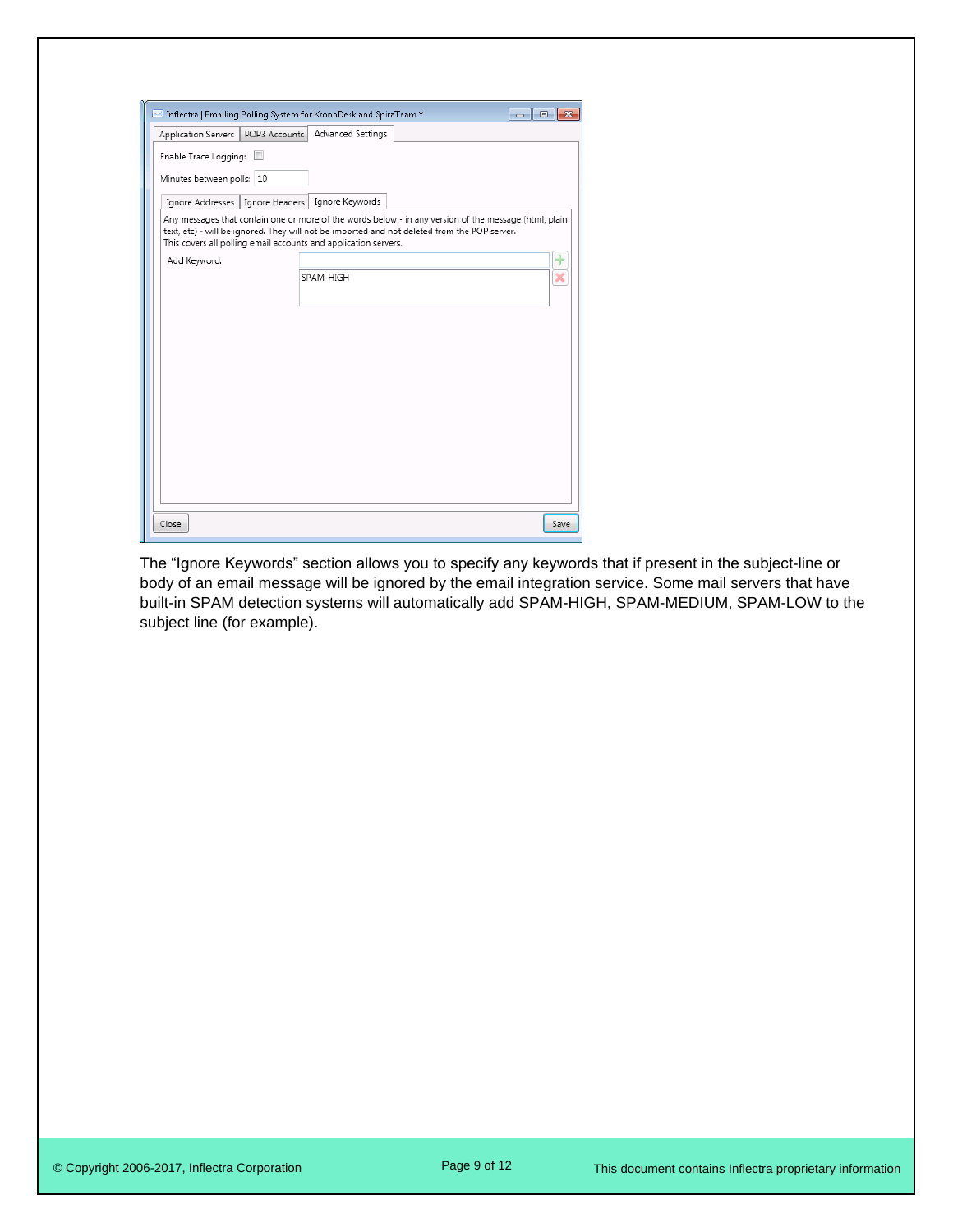# <span id="page-10-0"></span>**4. Using the Email Integration Service with KronoDesk**

Once you have the email integration service configured, we recommend that you initially clear the Windows Application Log on the machine. This will allow you to quickly see any errors that occur due to misconfiguration. The event viewer can be found in Control Panel > Administrative Tools > Event Viewer.

Once you have the email integration enabled and running, any users that email in a support ticket to one of the "watched" email addresses will experience the following process:

- 1. The customer emails [support@mycompany.com](mailto:support@mycompany.com) with a help desk request.
- 2. The contents (including attachments) of the email will be parsed by the email integration service and a new help desk ticket will be created in KronoDesk.
- 3. The customer will receive an automated email from the system letting them know that the ticket was received:

 $\rightarrow$  Please keep your reply above this line.  $\leftarrow$ Hello Fred Bloggs The following ticket in My Company support system has been recently updated: Name: #TK438 - test 123 Priority: Status: Open Product: Product 1 Type: Assignee: Last Updated: 10/19/2012 4:29:37 PM To view the ticket, click the URL below: <http://mycompany.kronodesk.net/Ticket/438.aspx>

- 4. If this is the first time the user has ever submitted a help desk ticket, the system will also create a new **unverified** user account in KronoDesk on behalf of this user.
	- The user will then receive a separate email with information about their new account. It will provide a hyperlink that allows them to "verify" this new user account so that they can view/modify their help desk tickets through the website.
	- If the user clicks on this verify link, they will be taken to KronoDesk, where they will have the option of providing a password and other security information that will allow them to access the support system through the website. If they don't verify the account, they can still respond to the ticket through email.
- 5. The customer service manager(s) will assign the ticket to the appropriate customer service agent and the assigned agent will add information to the ticket either providing a possible solution to the enquiry or requesting additional information.
	- In either case, the customer will receive an email containing the note(s) from the customer service agent.
- 6. The customer can either verify their account and reply to the agent through the KronoDesk web interface, or they can simply reply to the email notifications, making sure that their comments are **above the special line marked "please reply above this line"**. Any text that is entered above this line will be added to the help desk ticket as a new note. Any attachments will be added to the existing attachments linked to the ticket
- 7. This process continues until the customer's enquiry is resolved.